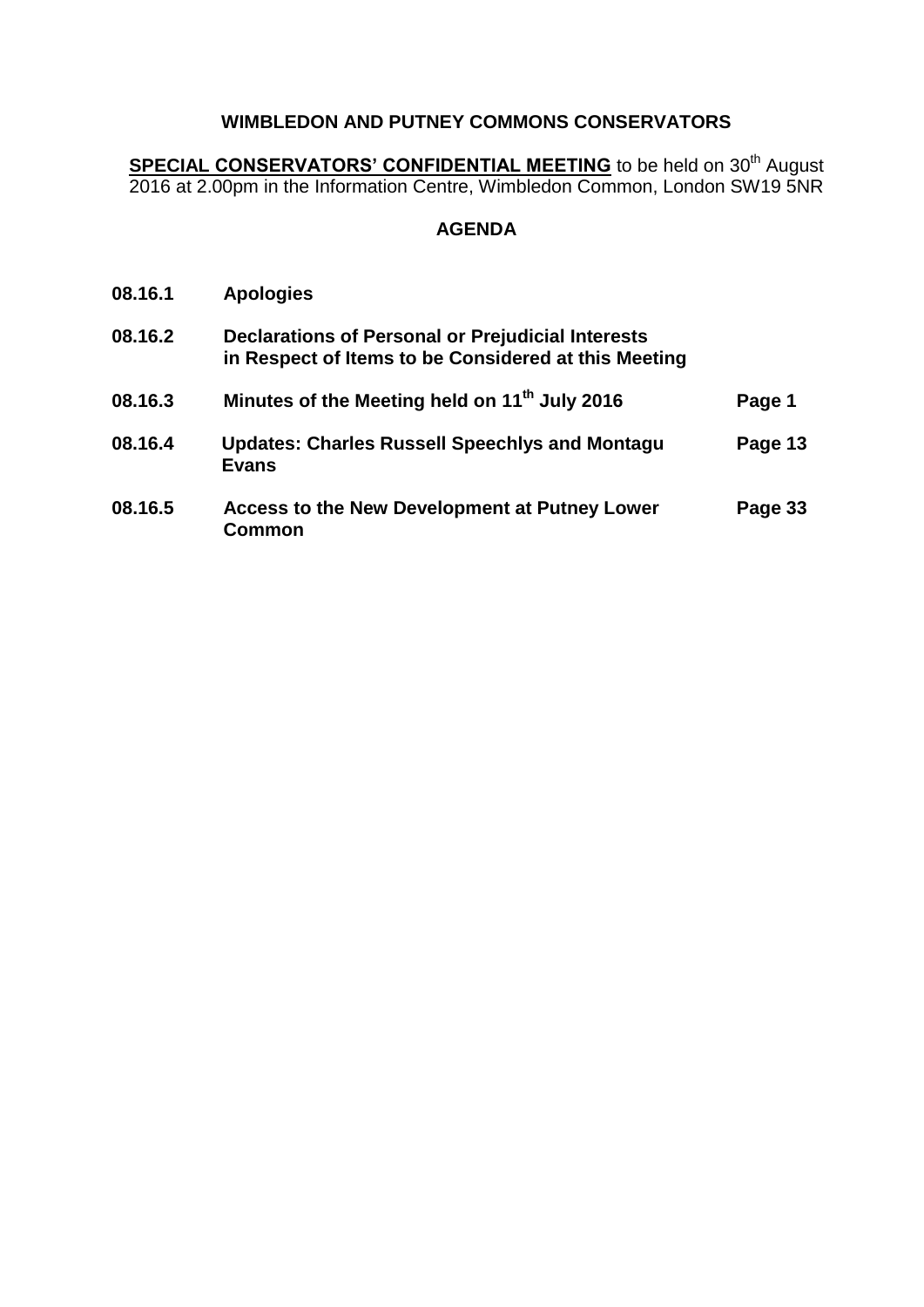**CONSERVATORS' CONFIDENTIAL MEETING to be held on 10th October 2016 at 6.00pm in the Information Centre, Wimbledon Common, London SW19 5NR** 

| 10.16.1  | <b>Apologies</b>                                                                                                 |                                    |
|----------|------------------------------------------------------------------------------------------------------------------|------------------------------------|
| 10.16.2  | <b>Declarations of Personal or Prejudicial Interests</b><br>in Respect of Items to be Considered at this Meeting |                                    |
| 10.16.3  | Minutes of the Board Meetings held on:                                                                           |                                    |
|          | a. $11^{th}$ July 2016<br>b. $30th$ August 2016                                                                  | Page 1<br>Page 13                  |
| 10.16.4  | <b>Matters Arising only from July 2016</b>                                                                       | Page 23                            |
| 10.16.5  | <b>Responding to the Requirements of the</b><br><b>Statutory Inquiry</b>                                         | Page 25                            |
|          | <b>Release of LPP Material</b><br>а.                                                                             |                                    |
|          | Direction under Section 47(2) of the<br>b.<br><b>Charities Act 2011</b>                                          |                                    |
|          | Order under Section 47(2) of the<br>C.<br><b>Charities Act 2011</b>                                              |                                    |
|          | Response to Mrs Burmiston's e-mail 03.10.16<br>d.                                                                |                                    |
| 10.16.6  | <b>Outstanding Matters Associated with the New</b><br><b>Development at Putney Lower Common</b>                  | <b>Page 111</b>                    |
| 10.16.7  | <b>Financial Update and Strategy</b>                                                                             | <b>Page 152</b>                    |
| 10.16.8  | <b>Top X Risk Update</b>                                                                                         | Page 157                           |
| 10.16.9  | <b>To Receive the Notes:</b>                                                                                     |                                    |
|          | a. Wildlife and Conservation Meeting<br>b. Stakeholder Meeting                                                   | <b>Page 162</b><br><b>Page 170</b> |
| 10.16.10 | <b>Proposed General Open Meeting</b>                                                                             |                                    |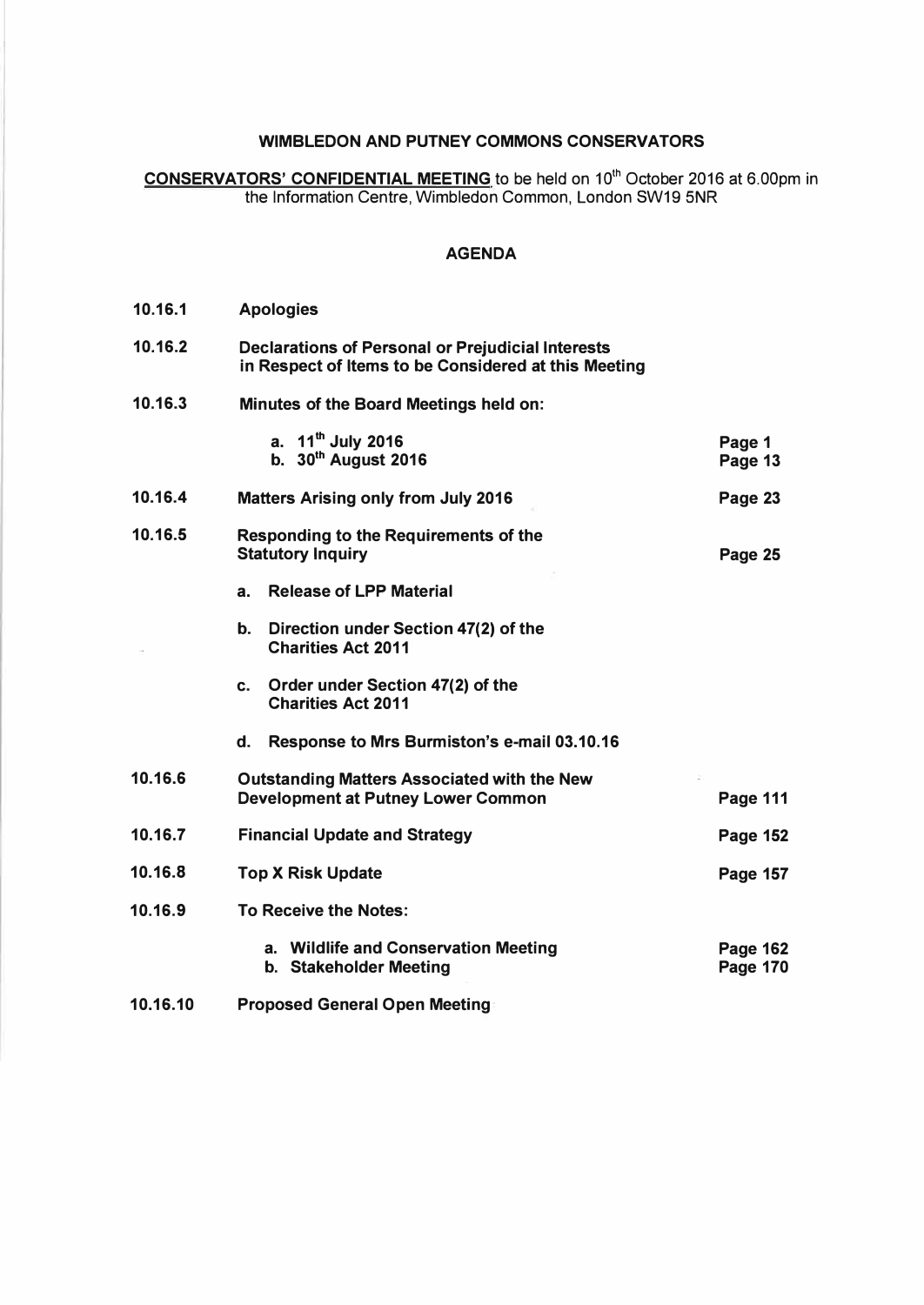**CONSERVATORS' CONFIDENTIAL SPECIAL MEETING to be held on 14**th **November 2016 at 6.00pm in the Information Centre, Wimbledon Common, London SW19 5NR** 

#### **AGENDA**

#### **11.16.1 Apologies**

| 11.16.2 | Declarations of Personal or Prejudicial Interests in |
|---------|------------------------------------------------------|
|         | Respect of Items to be Considered at this Meeting    |

#### **11.16.3 Complaint against elected Conservator (a) Chairman's Report (b) Formal Complaint 4 th October 2016 (c) Supplementary Complaint 10th November 2016 (d) WPCC Disciplinary Procedures For Breaches of the Code Of Conduct and Principles and Standards Page 53 Page 1 Page 9 Page 43**

**(e) Draft Terms Of Reference For Disciplinary Procedures Working Party Page 55**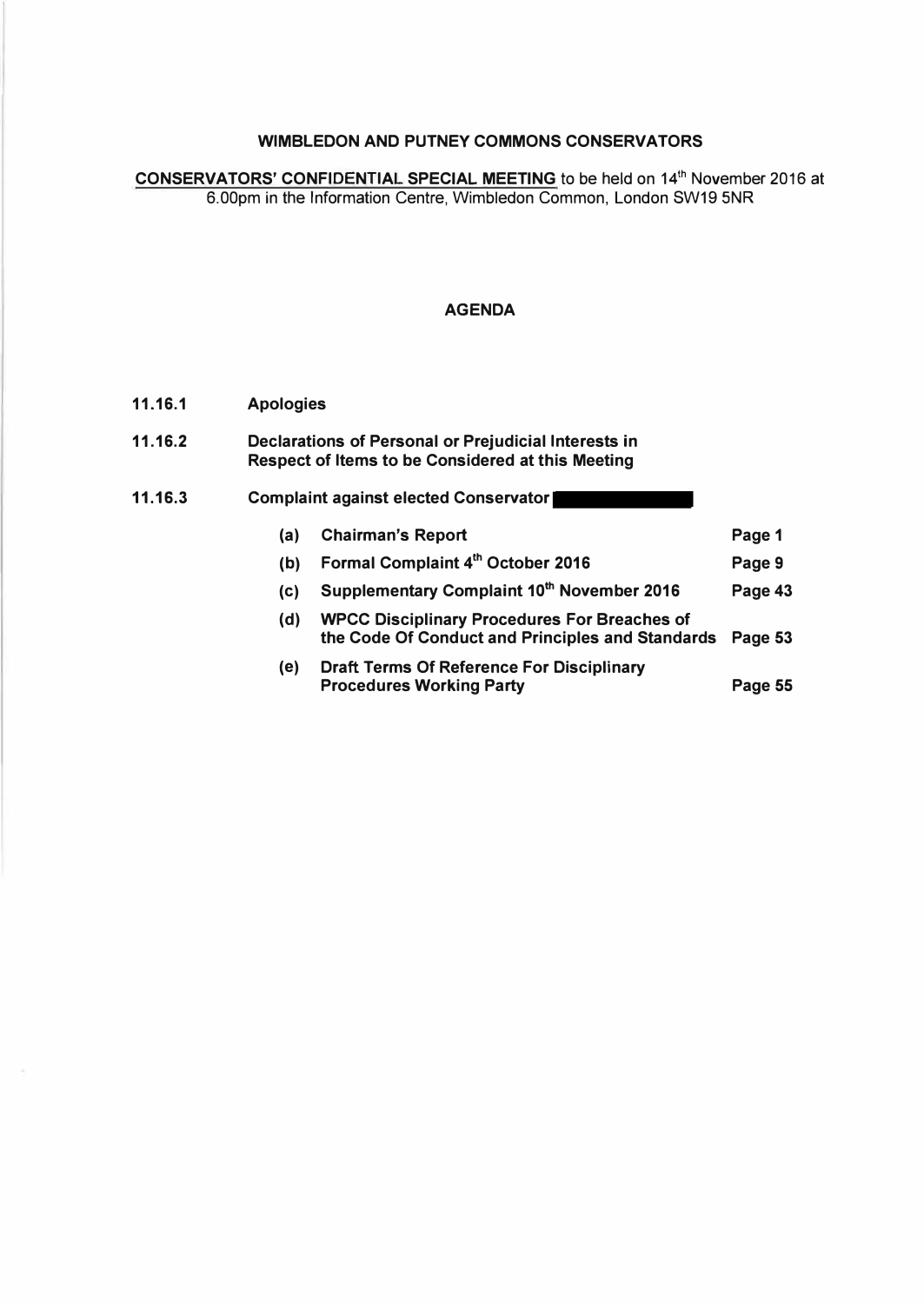SPECIAL CONSERVATORS' CONFIDENTIAL MEETING to be held on 28<sup>th</sup> November 2016 at 3.30pm in the Information Centre, Wimbledon Common, London SW19 5NR

- **11.16.1 Apologies 11.16.2 Declarations of Personal or Prejudicial Interests in Respect of Items to be Considered at this Meeting 11.16.3 Alteration of Board Resolution 11.16.4 Update Pension Page 1 Page 3**
- **11.16.5 Consideration of the Retrospective Valuation Report and Guidance/Advice of Charles Russell Speechlys Page 39**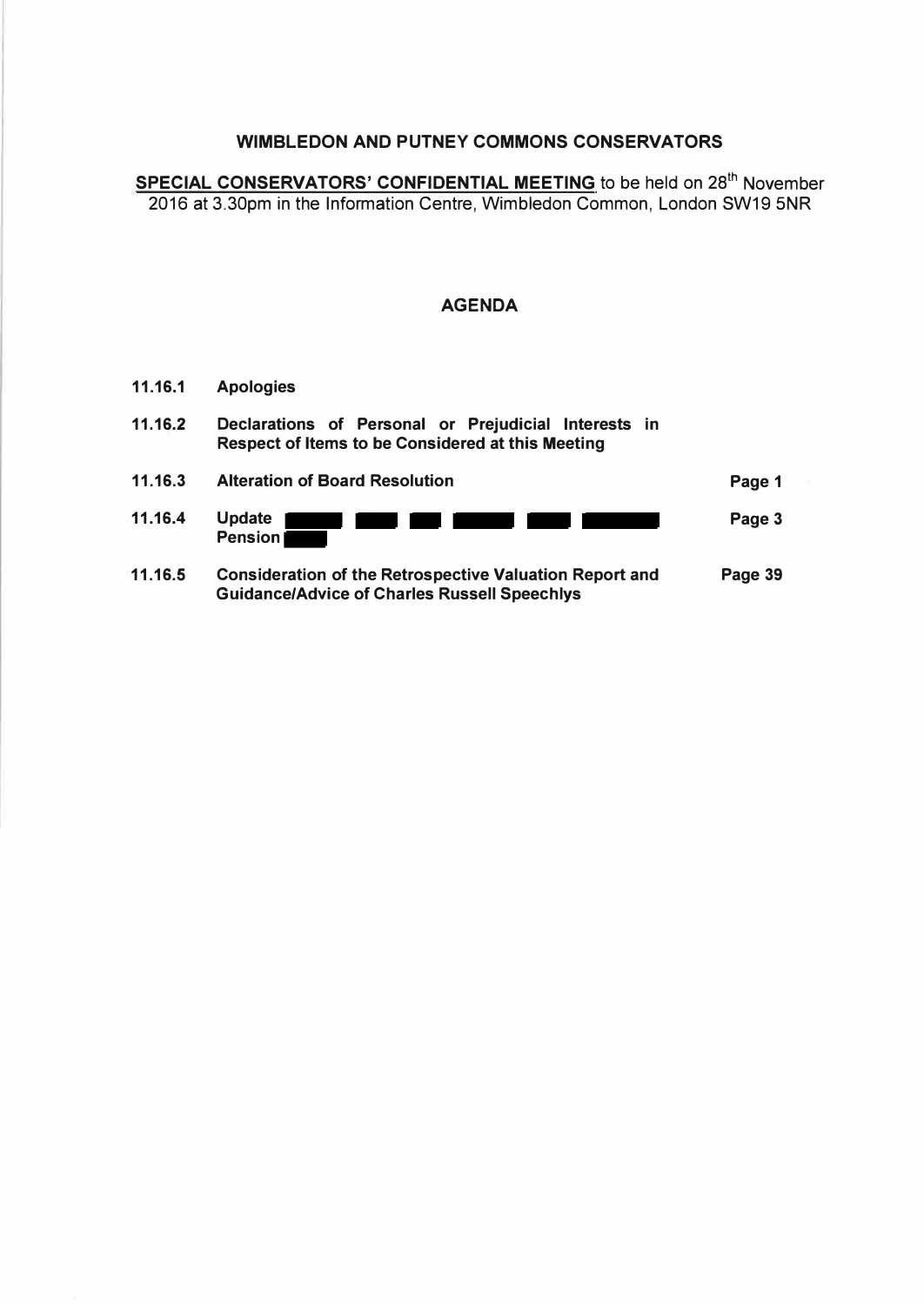**CONSERVATORS' CONFIDENTIAL MEETING** to be held on 12<sup>th</sup> December 2016 at 6.00pm in the Information Centre, Wimbledon Common, London SW19 5NR

#### **AGENDA**

#### **PART A**

| 12.16.1  | <b>Apologies</b>                                                                                                      |         |
|----------|-----------------------------------------------------------------------------------------------------------------------|---------|
| 12.16.2  | Declarations of Personal or Prejudicial Interests in Respect<br>of Items to be Considered in this Part of the Meeting |         |
| 12.16.3  | Minutes of the Board Meeting held on 10 <sup>th</sup> October 2016                                                    | Page 1  |
| 12.16.4  | <b>Matters Arising</b>                                                                                                | Page 15 |
| 12.16.5  | Draft Outturn Budget 2016/17 and proposed<br>Budget 2017/18, including Levy and Salary Increase                       | Page 29 |
| 12.16.6  | <b>Reinstating Finance and Investment Sub-Committee</b>                                                               | Page 55 |
| 12.16.7  | <b>Proposal to Install Electric Bus Charging Point</b>                                                                | Page 61 |
| 12.16.8  | <b>Top X Risk Update</b>                                                                                              | Page 71 |
| 12.16.9  | To Receive the Notes of the Wildlife and<br><b>Conservation Meeting</b>                                               | Page 75 |
| 12.16.10 | <b>Proposed General Open Meeting</b>                                                                                  |         |

**End of PART A of the Board Meeting**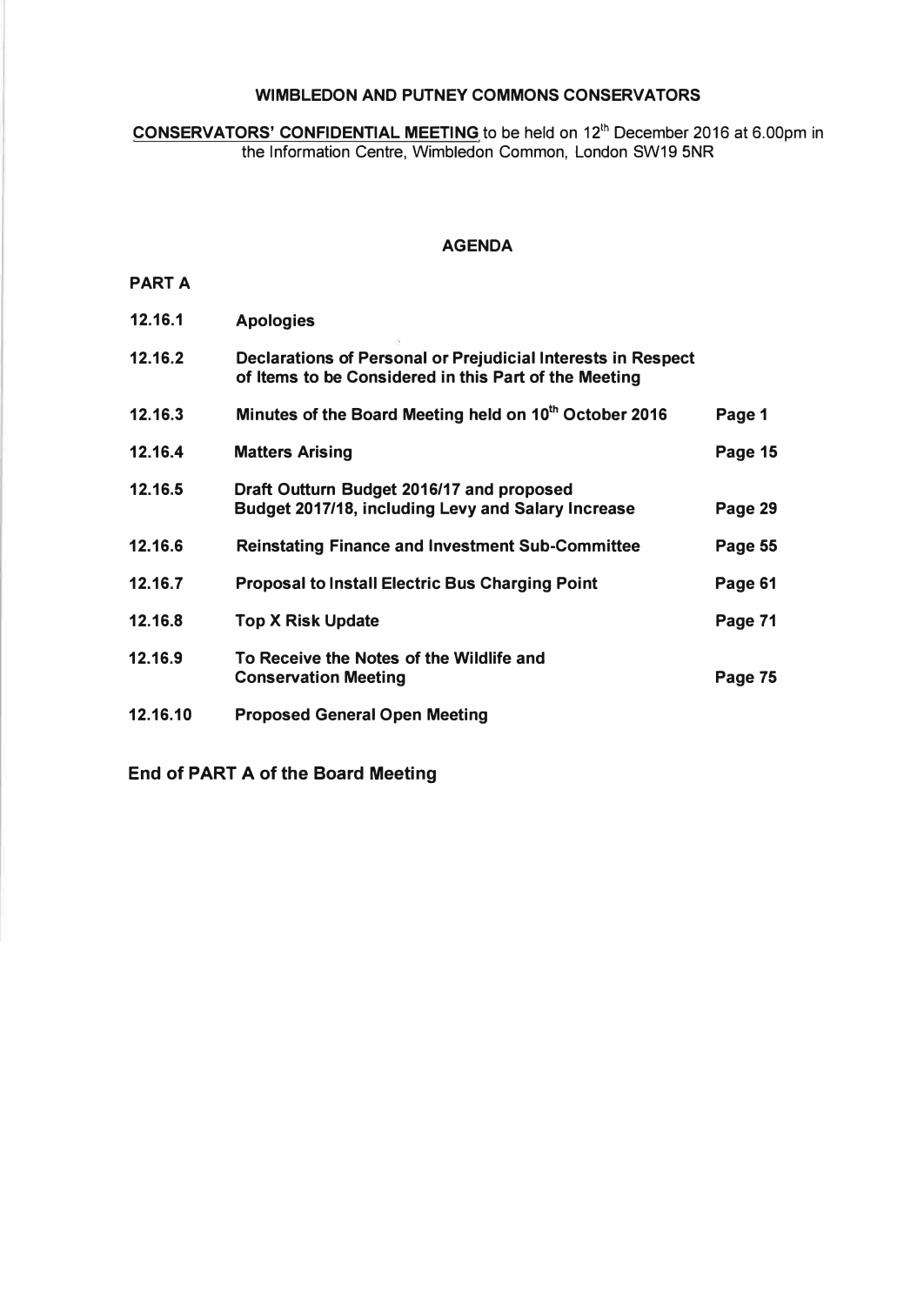**CONSERVATORS' CONFIDENTIAL MEETING** to be held on 12<sup>th</sup> December 2016 at 6.00pm in the Information Centre, Wimbledon Common, London SW19 5NR

#### **THESE PAPERS CONTAIN CONFIDENTIAL AND LEGALLY PRIVILEGED INFORMATION**

#### **AGENDA**

**PART B** 

**12.16.11 Apologies** 

#### **12.16.12 Declarations of Personal or Prejudicial Interests in Respect of Items to be Considered at this Part of the Meeting**

| 12.16.13 | <b>Update Pension</b>                                                                                                                                                        | Page 1  |
|----------|------------------------------------------------------------------------------------------------------------------------------------------------------------------------------|---------|
| 12.16.14 | Minutes of the Special Board Meetings held on<br>14 <sup>th</sup> November 2016                                                                                              | Page 3  |
| 12.16.15 | <b>Working Party Report &amp; Recommendations Regarding</b><br>the Complaint Against Elected Conservator                                                                     | Page 11 |
| 12.16.16 | <b>Resolutions of the Special Board Meetings held on</b><br>28 <sup>th</sup> November 2016 (Part A up to the point at which the<br>conflicted Conservators left the meeting) | Page 41 |
| 12.16.17 | Resolutions of the Special Board Meeting held on<br>28 <sup>th</sup> November 2016 (Part B)                                                                                  | Page 43 |
| 12.16.18 | CRS Proposal Responding to the Next Steps of the<br><b>Charity Commission Formal Action Plan</b>                                                                             | Page 45 |

\*This item may need to move the down the agenda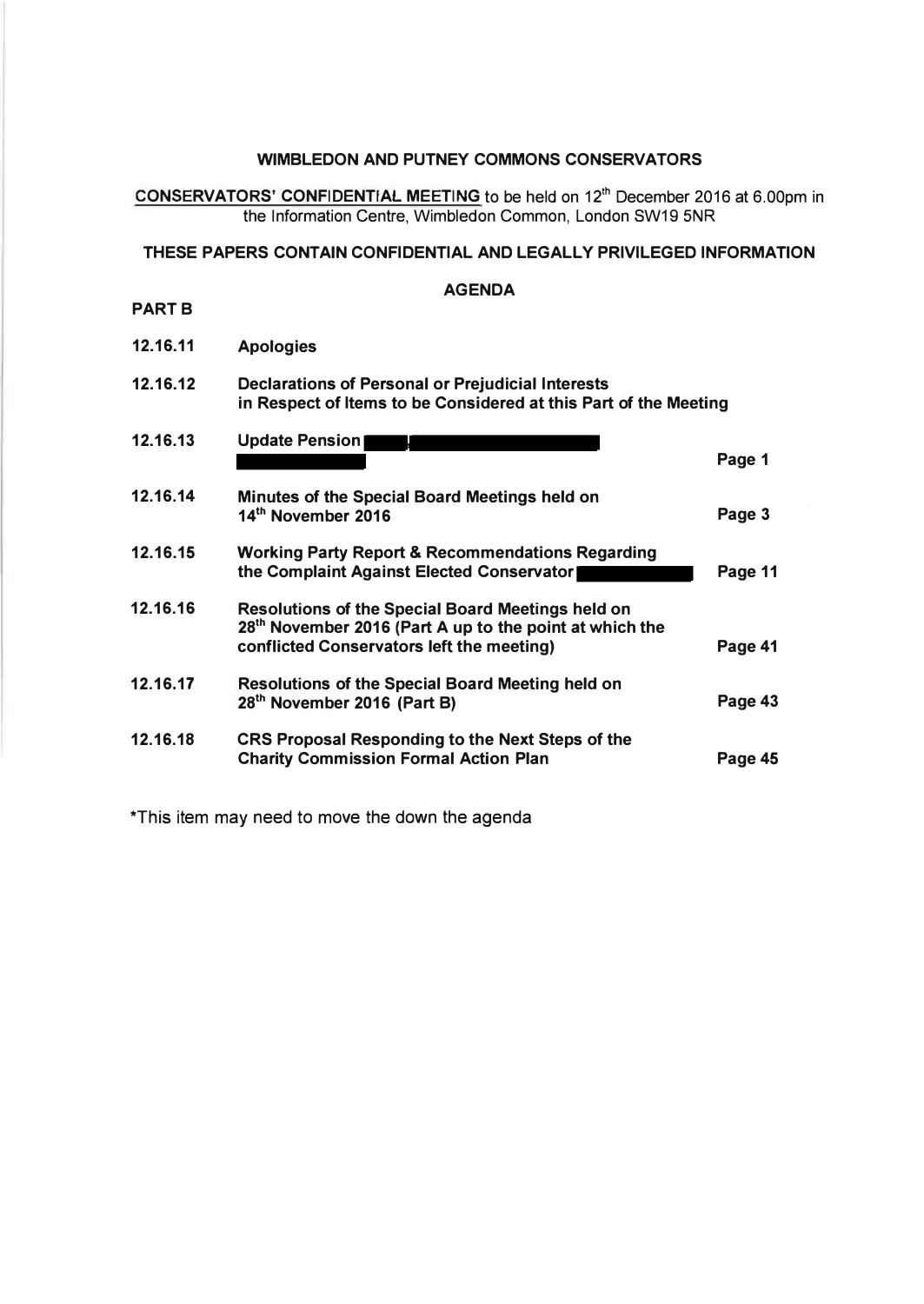**SPECIAL CONSERVATORS' CONFIDENTIAL MEETING** to be held on **8 th** February 2017 at 10.00am in the Information Centre, Wimbledon Common, London SW19 5NR

- PART 1 Non-conflicted Conservators (10.00am 11.45am)
- **02.17.1 Apologies**
- **02.17.2 Declarations of Personal or Prejudicial Interests in Respect of Items to be Considered at this Meeting**
- **02.17.3 Consideration of the Retrospective Valuation Report and Guidance/Advice of Charles Russell Speechlys (Information to be circulated separately)**
- **PART 2** All Conservators except (12noon)
- **02.17.4 Apologies**
- **02.17 .5 Declarations of Personal or Prejudicial Interests in Respect of Items to be Considered at this Meeting**
- **02.17.6 Consideration of Additional Interim Measures regarding**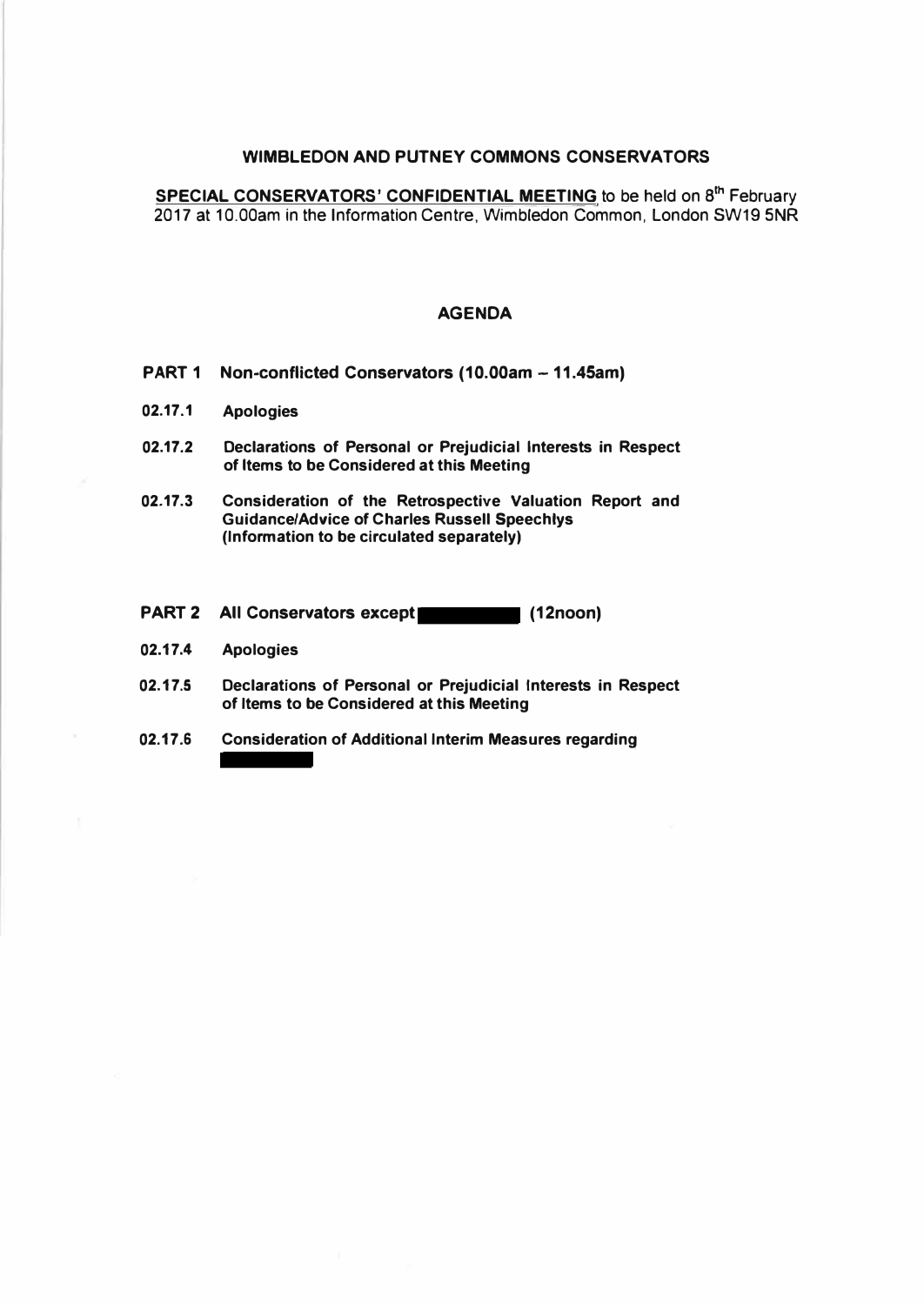## **CONSERVATORS' CONFIDENTIAL MEETING to be held on 13**th **February 2017 at 6.00pm**

#### **AGENDA**

| ъ<br>۰.<br>ı. |  |
|---------------|--|
|---------------|--|

| 02.17.1A  | <b>Apologies</b>                                                                                                      |                 |     |
|-----------|-----------------------------------------------------------------------------------------------------------------------|-----------------|-----|
| 02.17.2A  | Declarations of Personal or Prejudicial Interests in Respect<br>of Items to be Considered in this Part of the Meeting |                 |     |
| 02.17.3A  | <b>Minutes of the Board Meeting:</b>                                                                                  |                 |     |
|           | Part A Special Board Meeting 28th November 2016                                                                       | Page 1          |     |
|           | <b>December Board Meeting Part A</b>                                                                                  | Page 7          |     |
|           | <b>December Board Meeting Part B (i)</b>                                                                              | Page 13         |     |
| 02.17.4A  | <b>Matters Arising</b>                                                                                                | Page 21         |     |
| 02.17.5A  | <b>Ministerial Appointment Process to the Board of</b><br><b>Conservators by the Secretary of State for Defence</b>   | Page 23         |     |
| 02.17.6A  | <b>Update on Elected Conservator</b>                                                                                  | Page 51         |     |
| 02.17.7A  | Update on the Levy- Map and Richmond Properties<br>(contains LPP advice)                                              | Page 61         |     |
| 02.17.8A  | Update on the Pension<br>(contains LPP advice)                                                                        | Page 119        |     |
| 02.17.9A  | <b>Budget Update</b>                                                                                                  | <b>Page 127</b> |     |
| 12.17.10A | <b>Communication with the Public - Putney Hospital</b><br>(contains LPP advice)                                       | Page 133        |     |
|           | <b>Putney Society Letter</b>                                                                                          |                 |     |
|           | <b>Fol/EIR Request</b><br>Response to                                                                                 |                 |     |
|           | <b>General Open Meeting</b>                                                                                           |                 |     |
| 02.17.11A | <b>Top X Risk Update</b>                                                                                              | <b>Page 149</b> |     |
| 02.17.12A | <b>To Receive the Notes:</b>                                                                                          |                 |     |
|           | <b>Wildlife and Conservation Meeting</b>                                                                              | Page 153        |     |
|           | <b>Stakeholder Group</b>                                                                                              | Page            | 161 |

## **End of PART A of the Board Meeting**

**Request by Chairman for an Informal Discussion about possible General Open Meeting**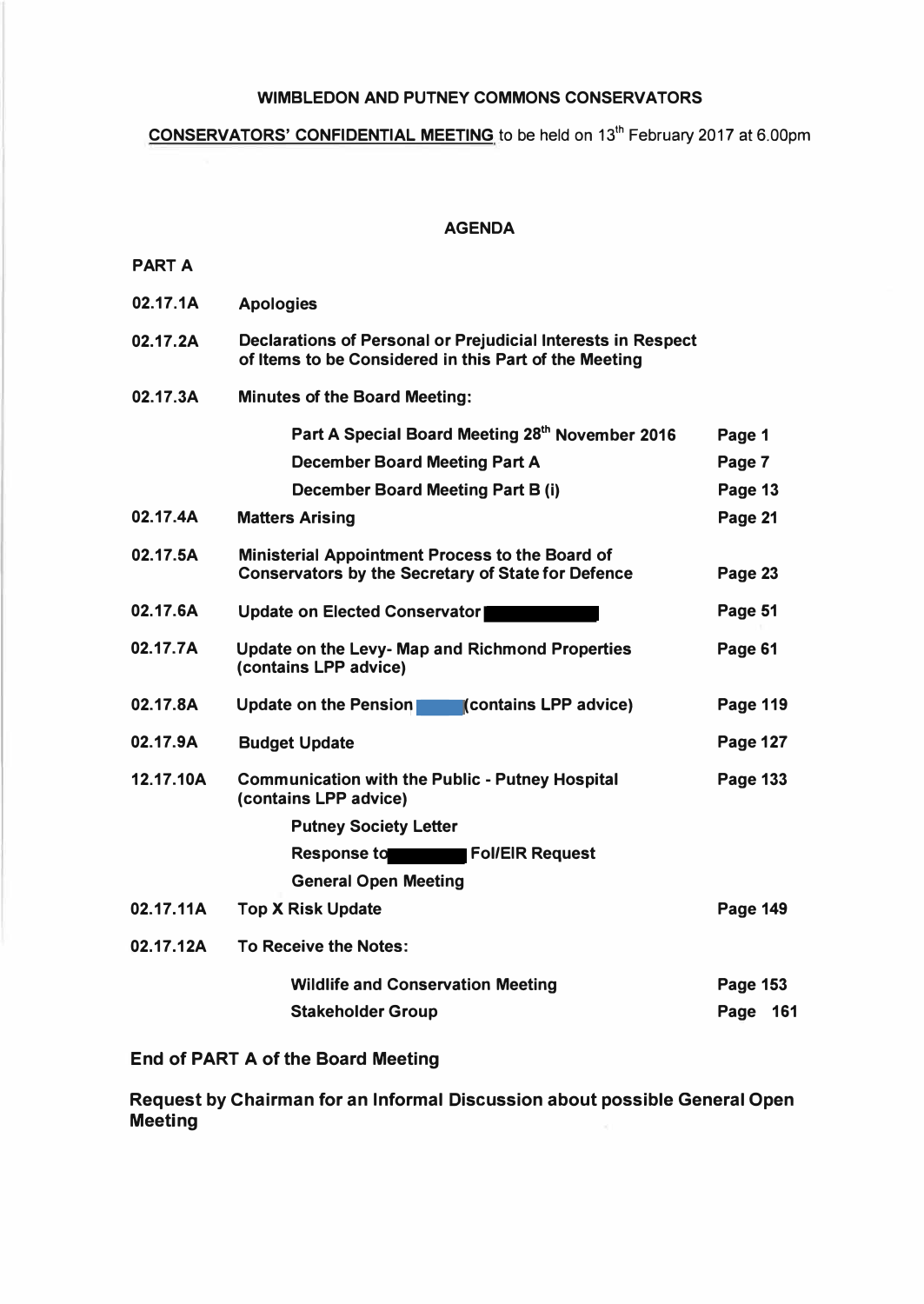# **CONSERVATORS' CONFIDENTIAL MEETING to be held on 13**th **February 2017**

## **AGENDA**

#### **PART B**

**02.17.1B Minutes of the Board Meeting: Part B Special Board Meeting 28th November 2016 Page December Board Meeting Part B (ii) Page Page** 

Papers to Follow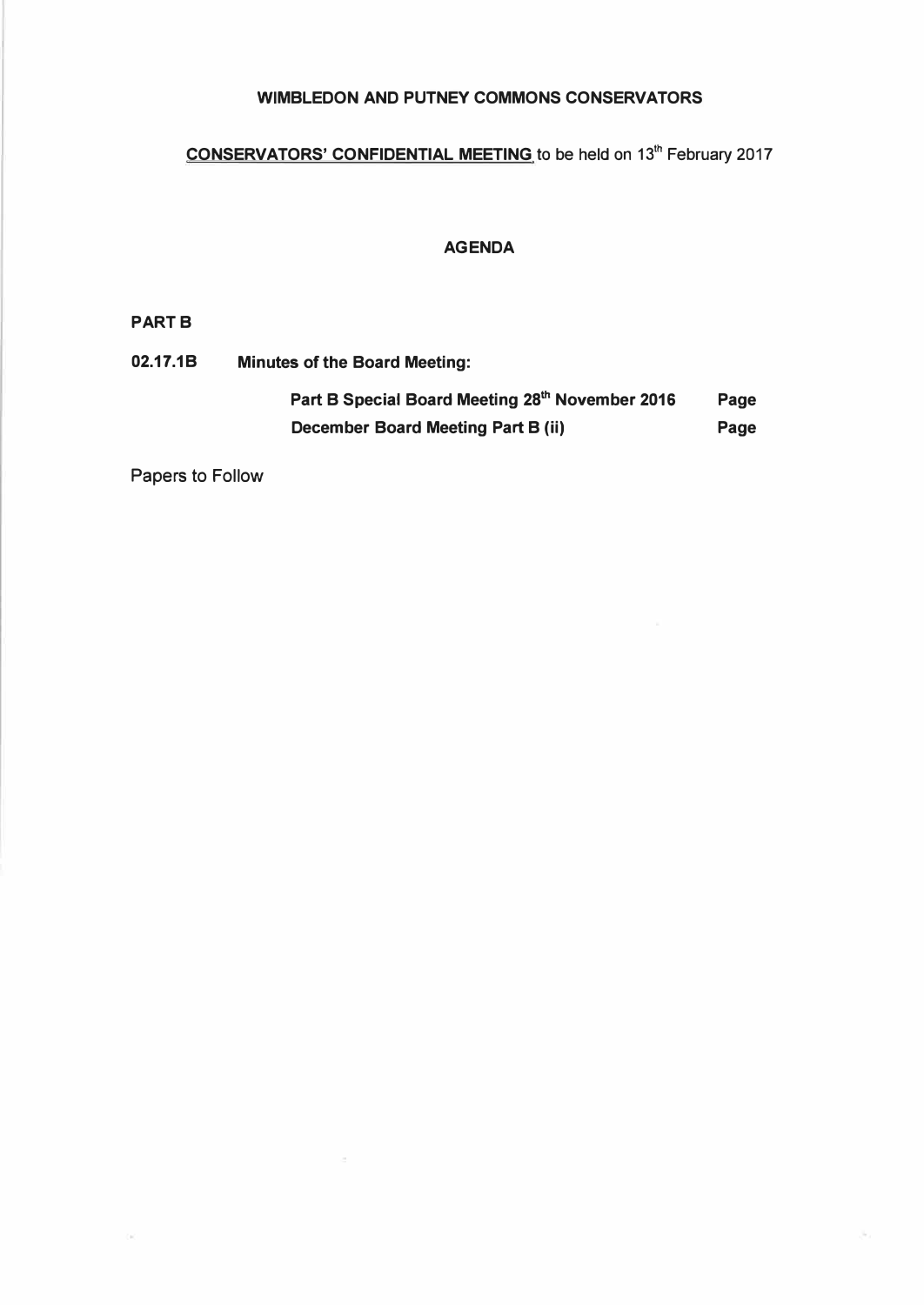SPECIAL CONSERVATORS' CONFIDENTIAL MEETING to be held on 22<sup>nd</sup> March 2017 at 9.00am in the Information Centre, Wimbledon Common, London SW19 5NR

#### **AGENDA**

**All Conservators except** 

- **03.17.1 Apologies**
- **03.17.2 Declarations of Personal or Prejudicial Interests in Respect of Items to be Considered at this Meeting**
- **03.17.3 Consideration of Additional Interim Measures**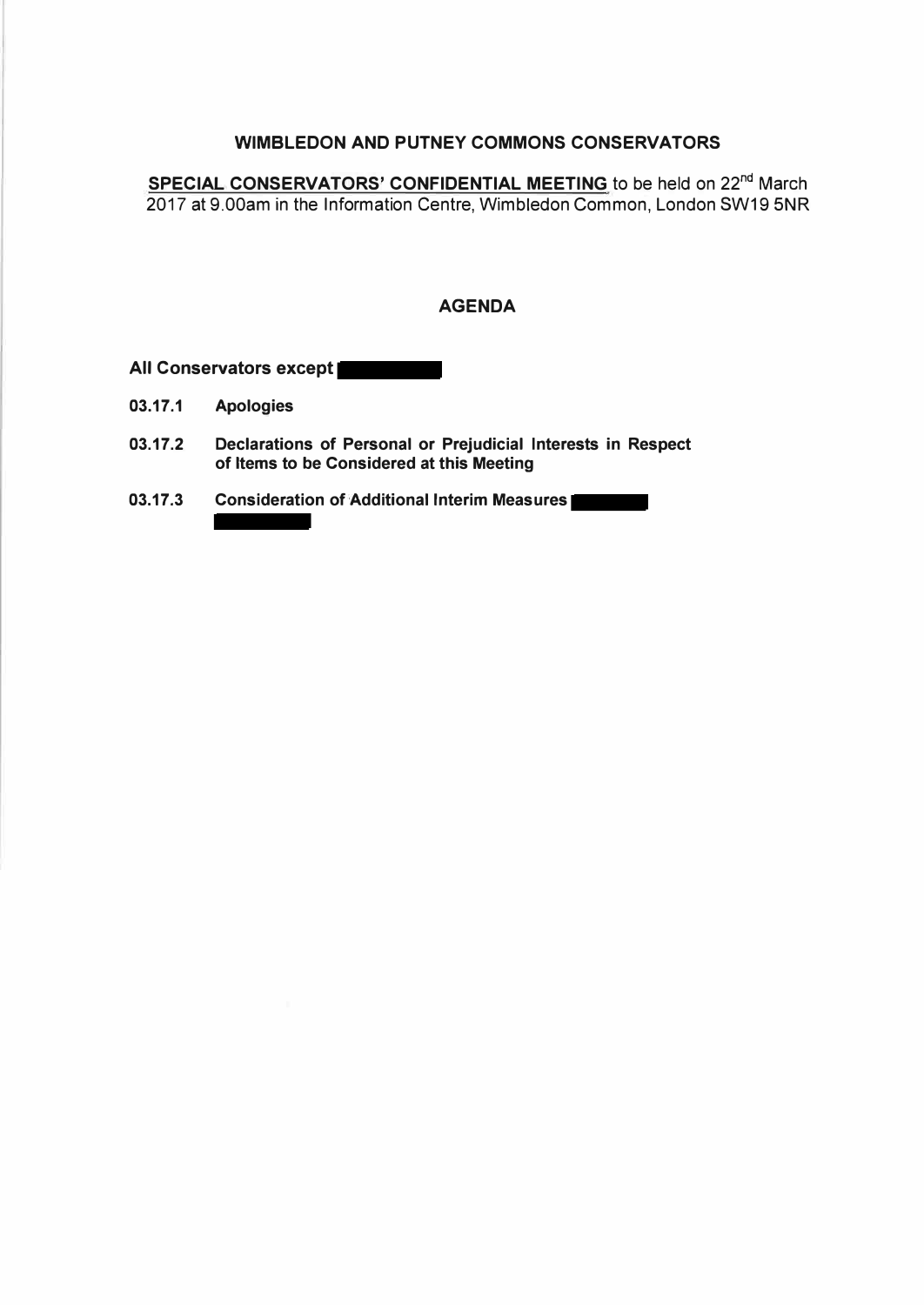#### **CONSERVATORS' CONFIDENTIAL MEETING PART A to be held on 10th April 2017 at 6.00pm in the Information Centre, Windmill Road, Wimbledon Common SW19 5NR**

#### **AGENDA**

#### **PART A**

- **04.17.1A**  Apologies
- **04.17.2A**  Appointments:
	- i. Chairman<br>ii. Vice-Chair
	- ii. Vice-Chairman<br>iii. Appointees to tl
	- Appointees to the Wildlife & Conservation Forum
- **04.17.3A**  Declarations of Personal or Prejudicial Interests in Respect of Items to be Considered in this Part of the Meeting
- **04.17.4A**  Minutes of the Board Meeting:

|           | Part 2 Special Board Meeting 8th February 2017<br>i.<br>Part A Board Meeting 13th February 2017<br>ii.<br>Special Board Meeting 22 <sup>nd</sup> March 2017<br>iii. | Page 1<br>Page 5<br>Page 21 |
|-----------|---------------------------------------------------------------------------------------------------------------------------------------------------------------------|-----------------------------|
| 04.17.5A  | <b>Matters Arising</b>                                                                                                                                              | Page 25                     |
| 04.17.6A  | Update on Charity Commission                                                                                                                                        |                             |
|           | i.<br><b>Statutory Inquiry</b><br>ii.                                                                                                                               | Page 27                     |
| 04.17.7A  | Ministerial Appointment Process to the Board of<br>Conservators by the Secretary of State for Defence                                                               | Page 197                    |
| 04.17.8A  | <b>Proposed Commons Strategy</b>                                                                                                                                    | Page 229                    |
| 04.17.9A  | Monitoring Report Spring/Summer 2016                                                                                                                                | Page 255                    |
| 04.17.10A | <b>National Vegetation Classification Survey 2016</b>                                                                                                               | Page 337                    |
| 04.17.11A | <b>WPCC Top X Risk Annual Review</b>                                                                                                                                | Page 341                    |
| 04.17.12A | Finance & Insurance Update                                                                                                                                          | Page 345                    |
| 04.17.13A | Proposal for Windmill Car Park Voluntary Donations Scheme                                                                                                           | Page 351                    |
| 04.17.14A | Proposals for Fundraising                                                                                                                                           | Page 355                    |
| 04.17.15A | To Receive the Draft Notes of the:                                                                                                                                  |                             |
|           | i.<br><b>Wildlife and Conservation Meeting</b><br>it.<br><b>Stakeholder Group</b>                                                                                   | Page 359<br>Page 365        |
| 04.17.16A | To approve the Minutes of the Annual Open Meeting 2016                                                                                                              | Page 371                    |

#### **End of PART A of the Board Meeting**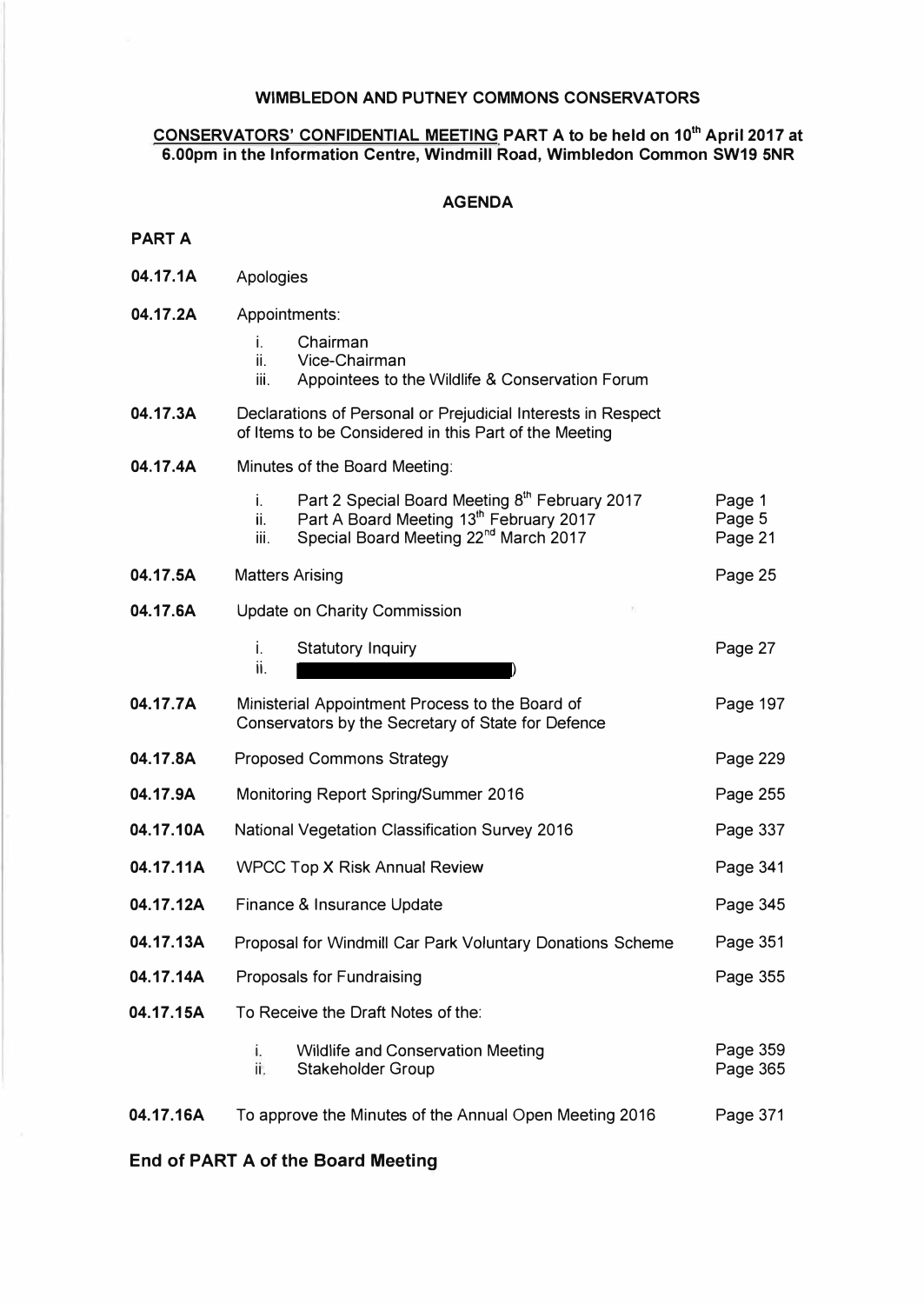#### **CONSERVATORS' CONFIDENTIAL MEETING PART B to be held on 10th April 2017 in the Information Centre, Windmill Road, Wimbledon Common SW19 5NR**

#### **AGENDA**

#### **PARTS**

| 04.17.1B | Apologies                                                                                                                |                  |
|----------|--------------------------------------------------------------------------------------------------------------------------|------------------|
| 04.17.2B | Declarations of Personal or Prejudicial Interests in Respect<br>of Items to be Considered in this Part of the Meeting    |                  |
| 04.17.3B | Minutes of the Board Meeting:                                                                                            |                  |
|          | i. Part A Special Board Meeting 8 <sup>th</sup> February 2017<br>ii. Part B Board Meeting 13 <sup>th</sup> February 2017 | Page 1<br>Page 9 |
| 04.17.4B | Statutory Inquiry Item 1 of the Direction                                                                                | Page 13          |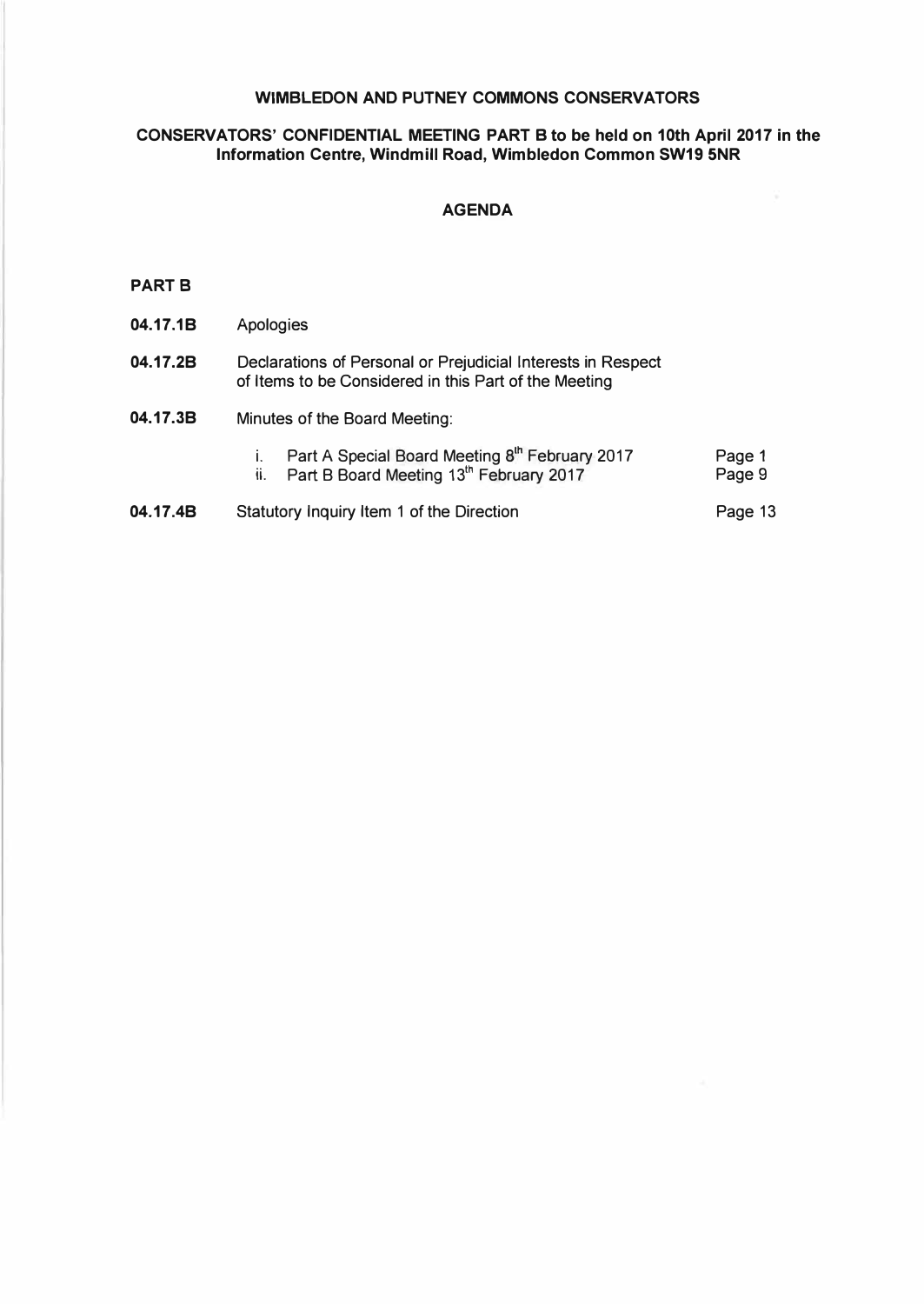#### **CONSERVATORS' CONFIDENTIAL MEETING to be held on 12th June 2017 at 6.00pm in the Information Centre, Windmill Road, Wimbledon Common SW19 5NR**

| 06.17.1  | Apologies                                                                                                                 |                      |
|----------|---------------------------------------------------------------------------------------------------------------------------|----------------------|
| 06.17.2  | Declarations of Personal or Prejudicial Interests in Respect of Items to be<br>Considered in this Part of the Meeting     |                      |
| 06.17.3  | Minutes of the Board Meeting of 10th April 2017:<br>i.<br>Part A<br>Part B (non-conflicted only - sent separately)<br>ii. | Page 1               |
| 06.17.4  | <b>Matters Arising</b>                                                                                                    | Page 21              |
| 06.17.5  | <b>Update on Charity Commission</b>                                                                                       |                      |
|          | i.<br>Statutory Inquiry - Appointment of an Interim Manager<br>ii.                                                        | Page 23<br>Page 53   |
| 06.17.6  | Draft 2017/18 Reserves Policy and 2016/17 Audited Accounts                                                                | Page 93              |
| 06.17.7  | <b>Financial Report</b>                                                                                                   | Page 145             |
| 06.17.8  | <b>Commons Strategy</b>                                                                                                   | Page 151             |
| 06.17.9  | <b>Annual Open Meeting</b>                                                                                                | Page 177             |
| 06.17.10 | <b>WPCC Top X Risk Report</b>                                                                                             | Page 181             |
| 06.17.11 | Letter Before Action - WPCC Levy                                                                                          | Page 185             |
| 06.17.12 | Jonas/Deloitte Files                                                                                                      | Page 199             |
| 06.17.13 | To Receive the:                                                                                                           |                      |
|          | <b>Annual Conservation Report</b><br>Draft Notes of the Wildlife and Conservation Meeting                                 | Page 211<br>Page 231 |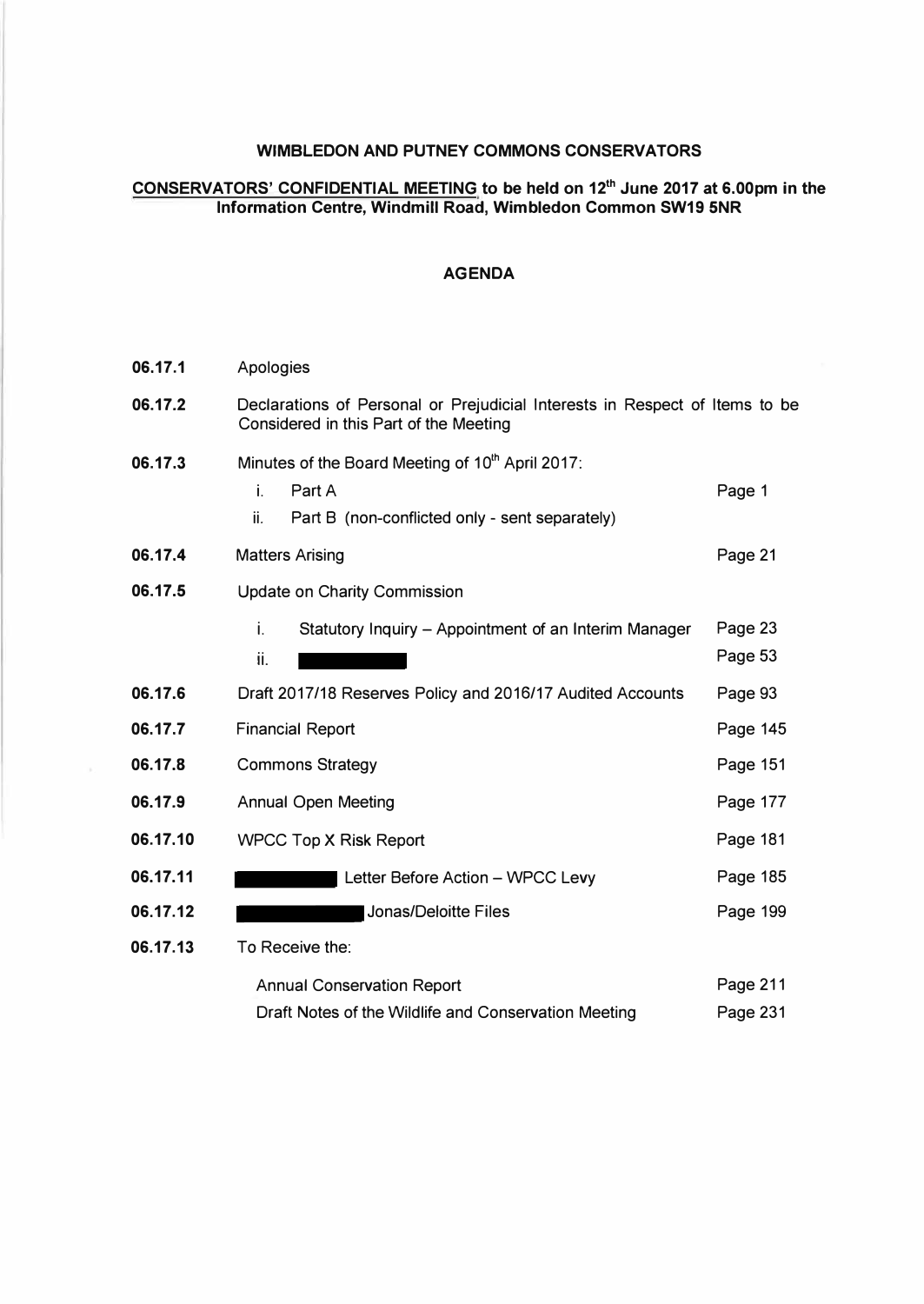#### **CONSERVATORS' CONFIDENTIAL MEETING to be held on Monday 10th July 2017 at 6.00pm in the Information Centre, Windmill Road, Wimbledon Common SW19 5NR**

| 07.17.1  | Apologies                                                                                                             |                    |
|----------|-----------------------------------------------------------------------------------------------------------------------|--------------------|
| 07.17.2  | Declarations of Personal or Prejudicial Interests in Respect of Items to be<br>Considered in this Part of the Meeting |                    |
| 07.17.3  | Minutes of the Board Meeting of 12th June 2017                                                                        |                    |
|          | <b>Resolutions</b><br>İ.<br>ii.<br><b>Draft minutes</b>                                                               | Page 1<br>Page 7   |
| 07.17.4  | <b>Matters Arising</b>                                                                                                | Page 23            |
| 07.17.5  | <b>Update on Charity Commission</b>                                                                                   |                    |
|          | i.<br>Statutory Inquiry - Appointment of an Interim Manager<br>ii.                                                    | Page 31<br>Page 37 |
| 07.17.6  | <b>Finance Report and Business Planning</b>                                                                           | Page 67            |
| 07.17.7  | <b>Governance Review Update</b>                                                                                       | Page 77            |
| 07.17.8  | <b>Communication Review Update</b>                                                                                    | Page 85            |
| 07.17.9  | <b>WPCC Top X Risk Report</b>                                                                                         | Page 91            |
| 07.17.10 | - Letter Before Action - WPCC Levy                                                                                    | Page 95            |
| 07.17.11 | Volume and Frequency of E-mails Various Levy-payer                                                                    | Page 113           |
| 07.17.12 | 2018 Triennial Election Timetable                                                                                     | Page 167           |
| 07.17.13 | Ministerial Appointment to the Board of Conservators<br>by the Home Office                                            | Page 171           |
| 07.17.14 | To receive the draft Notes of the Stakeholder Group Meeting                                                           | 195<br>Page        |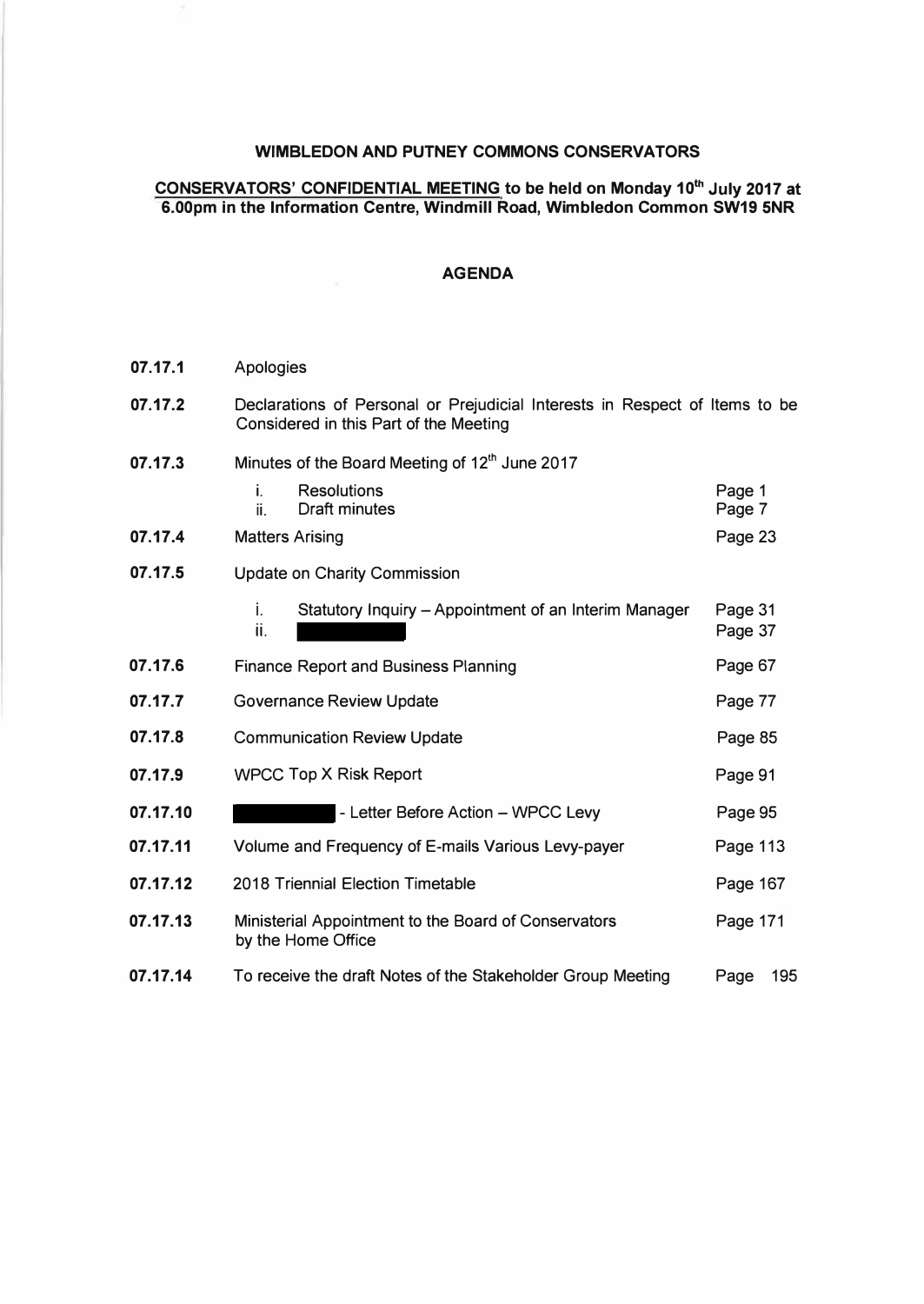### **CONSERVATORS' CONFIDENTIAL MEETING to be held on Monday 9 th October 2017 at 6.00pm in the Information Centre, Windmill Road, Wimbledon Common SW19 5NR**

| 10.17.1  | Apologies                                                                                                                        |                        |
|----------|----------------------------------------------------------------------------------------------------------------------------------|------------------------|
| 10.17.2  | Review of Recording of Meeting (Discussion and Way Forward)                                                                      |                        |
| 10.17.3  | Declarations of Personal or Prejudicial Interests in Respect<br>of Items to be Considered in this Part of the Meeting            |                        |
| 10.17.4  | Minutes of the Board Meeting of 10 <sup>th</sup> July 2017                                                                       |                        |
|          | i.<br><b>Resolutions</b><br>ii.<br>Draft minutes                                                                                 | Page 1<br>Page 5       |
| 10.17.5  | <b>Matters Arising</b>                                                                                                           | Page 2                 |
| 10.17.6  | WPCC Finances (including Notes of Finance Meeting)<br>Draft Investment Strategy, Revised 2017/18 Budgets<br>and future Reporting | Page37                 |
| 10.17.7  | Update 2016/17 Accounts                                                                                                          |                        |
| 10.17.8  | Update on Charity Commission Statutory Inquiry Interim Manager                                                                   | Page 73                |
| 10.17.9  | Update Ministerial Appointment to the Board of Conservators<br>by the Home Office                                                | Page 77                |
| 10.17.10 | Triennial Election 2018 - Report of Returning Officer                                                                            | Page 87                |
| 10.17.11 | <b>WPCC Top X Risk Report</b>                                                                                                    | Page 115               |
| 10.17.12 | The Spencer Benches                                                                                                              | Page 121               |
| 10.17.13 | Conservators' Christmas Reception                                                                                                | Page 127               |
| 10.17.14 | To receive the draft Notes:                                                                                                      |                        |
|          | i & ii Wildlife and Conservation Meetings and proposals<br>for a Memorial to Dave Wills                                          | Page 129 &<br>Page 135 |
|          | ii.<br><b>Stakeholder Group Meeting</b>                                                                                          | Page 142               |
| 10.17.15 | (Paper to be circulated separately by<br>the Chairman, only Conservators present)                                                |                        |